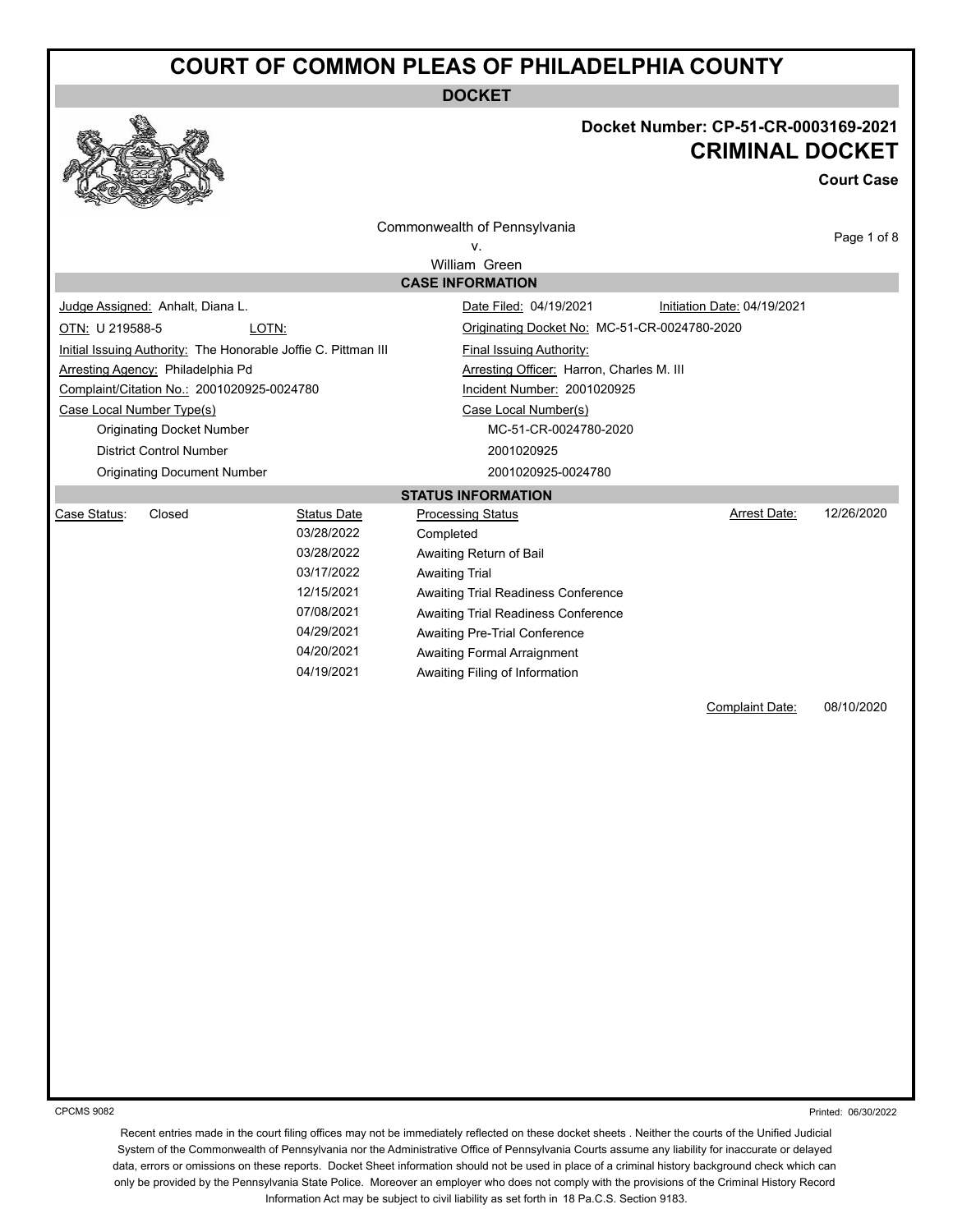**DOCKET**

# **Docket Number: CP-51-CR-0003169-2021 CRIMINAL DOCKET**

**Court Case**



| Commonwealth of Pennsylvania |  |
|------------------------------|--|
|                              |  |

#### Page 2 of 8

|                                               |                               |                             |      | William Green                          |                                                  |                            |                            |              |
|-----------------------------------------------|-------------------------------|-----------------------------|------|----------------------------------------|--------------------------------------------------|----------------------------|----------------------------|--------------|
|                                               |                               |                             |      | <b>CALENDAR EVENTS</b>                 |                                                  |                            |                            |              |
| Case Calendar<br><b>Event Type</b>            | Schedule<br><b>Start Date</b> | <b>Start</b><br><b>Time</b> | Room |                                        | Judge Name                                       |                            | Schedule<br>Status         |              |
| Formal Arraignment                            | 04/30/2021                    | 11:00 am                    | 1104 |                                        | <b>Trial Commissioner Lisa</b><br><b>McNevin</b> |                            | Scheduled                  |              |
| Pre-Trial<br>Conference                       | 05/28/2021                    | $9:00$ am                   | 1108 |                                        | Judge Diana L. Anhalt                            |                            | Scheduled                  |              |
| <b>Status Listing</b>                         | 06/10/2021                    | $9:00$ am                   | 1108 |                                        | Judge Diana L. Anhalt                            |                            | Continued                  |              |
| <b>Status Listing</b>                         | 07/08/2021                    | $9:00$ am                   | 1108 |                                        | Judge Diana L. Anhalt                            |                            | Scheduled                  |              |
| Status                                        | 08/12/2021                    | $9:00$ am                   | 1108 |                                        | Judge Diana L. Anhalt                            |                            | Scheduled                  |              |
| <b>Motions Hearing</b>                        | 09/30/2021                    | $9:00$ am                   | 1108 |                                        | Judge Diana L. Anhalt                            |                            | Continued                  |              |
| <b>Motions Hearing</b>                        | 10/07/2021                    | $9:00$ am                   | 1108 |                                        | Judge Diana L. Anhalt                            |                            | Continued                  |              |
| <b>Motions Hearing</b>                        | 10/21/2021                    | $9:00$ am                   | 1108 |                                        | Judge Diana L. Anhalt                            |                            | Continued                  |              |
| <b>Motions Hearing</b>                        | 10/29/2021                    | $9:00$ am                   | 1108 |                                        | Judge Diana L. Anhalt                            |                            | Continued                  |              |
| <b>Motions Hearing</b>                        | 11/02/2021                    | $9:00$ am                   | 1108 |                                        | Judge Diana L. Anhalt                            |                            | Scheduled                  |              |
| <b>Trial Readiness</b><br>Conference          | 03/17/2022                    | $9:00$ am                   | 1108 |                                        | Judge Diana L. Anhalt                            |                            | Moved                      |              |
| <b>Trial Readiness</b><br>Conference          | 03/17/2022                    | $9:00$ am                   | 807  |                                        | Judge Diana L. Anhalt                            |                            | Scheduled                  |              |
| <b>Jury Trial</b>                             | 03/28/2022                    | $9:00$ am                   | 1108 |                                        | Judge Diana L. Anhalt                            |                            | Moved                      |              |
| <b>Jury Trial</b>                             | 03/28/2022                    | $9:00$ am                   | 807  |                                        | Judge Diana L. Anhalt                            |                            | Scheduled                  |              |
|                                               |                               |                             |      | <b>DEFENDANT INFORMATION</b>           |                                                  |                            |                            |              |
| Date Of Birth:                                | 06/27/1994                    |                             |      | City/State/Zip: Philadelphia, PA 19145 |                                                  |                            |                            |              |
| <b>Alias Name</b><br>RODRIGUEZ-GREEN, WILLIAM |                               |                             |      |                                        |                                                  |                            |                            |              |
|                                               |                               |                             |      | <b>CASE PARTICIPANTS</b>               |                                                  |                            |                            |              |
| <b>Participant Type</b>                       |                               | Name                        |      |                                        |                                                  |                            |                            |              |
| Defendant                                     |                               | Green, William              |      |                                        |                                                  |                            |                            |              |
|                                               |                               |                             |      | <b>BAIL INFORMATION</b>                |                                                  |                            |                            |              |
| Green, William                                |                               |                             |      |                                        |                                                  |                            | <b>Nebbia Status: None</b> |              |
| <b>Bail Action</b>                            | Date                          | <b>Bail Type</b>            |      | Percentage                             | Amount                                           | <b>Bail Posting Status</b> |                            | Posting Date |
| Set                                           | 12/27/2020                    | Monetarv                    |      | 10 00%                                 | \$750,000,00                                     |                            |                            |              |

| Set         |           |       | 12/27/2020    | Monetary | 10.00%                     | \$750,000.00 |             |            |  |
|-------------|-----------|-------|---------------|----------|----------------------------|--------------|-------------|------------|--|
|             |           |       |               |          | <b>CHARGES</b>             |              |             |            |  |
| <u>Seq.</u> | Orig Seg. | Grade | Statute       |          | <b>Statute Description</b> |              | Offense Dt. | OTN        |  |
|             |           | F1    | 18 § 901 §§ A |          | Criminal Attempt - Murder  |              | 07/29/2020  | U 219588-5 |  |
|             |           |       |               |          |                            |              |             |            |  |

CPCMS 9082

Printed: 06/30/2022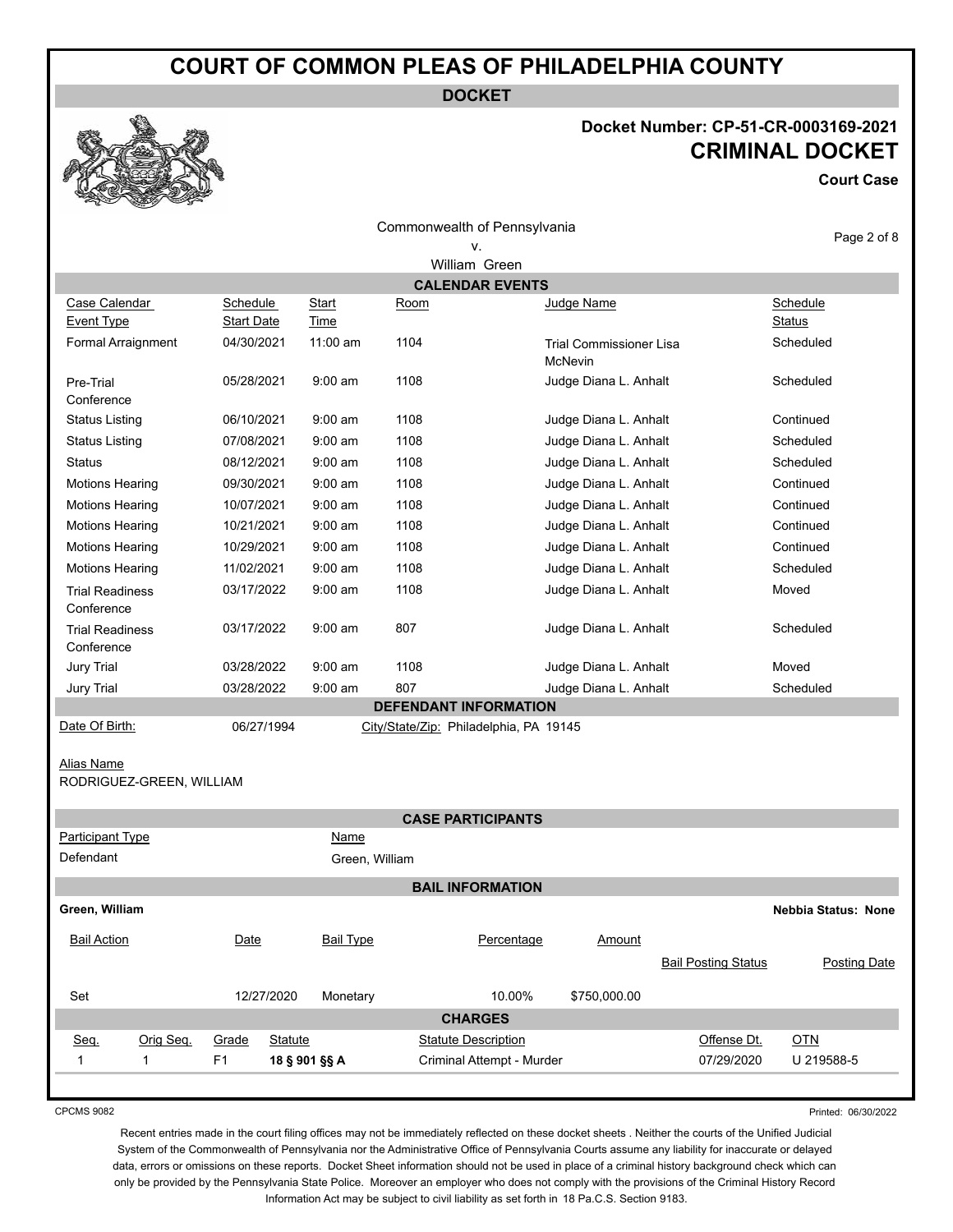**DOCKET**

## **Docket Number: CP-51-CR-0003169-2021 CRIMINAL DOCKET**

**Court Case**

| Q                               | $\begin{picture}(120,140) \put(0,0){\line(1,0){10}} \put(15,0){\line(1,0){10}} \put(15,0){\line(1,0){10}} \put(15,0){\line(1,0){10}} \put(15,0){\line(1,0){10}} \put(15,0){\line(1,0){10}} \put(15,0){\line(1,0){10}} \put(15,0){\line(1,0){10}} \put(15,0){\line(1,0){10}} \put(15,0){\line(1,0){10}} \put(15,0){\line(1,0){10}} \put(15,0){\line$<br><b>Contraction</b> |                            |                                                        |                                                                                          |                          |                   |                               |  |
|---------------------------------|---------------------------------------------------------------------------------------------------------------------------------------------------------------------------------------------------------------------------------------------------------------------------------------------------------------------------------------------------------------------------|----------------------------|--------------------------------------------------------|------------------------------------------------------------------------------------------|--------------------------|-------------------|-------------------------------|--|
|                                 |                                                                                                                                                                                                                                                                                                                                                                           |                            |                                                        | Commonwealth of Pennsylvania                                                             |                          |                   |                               |  |
|                                 |                                                                                                                                                                                                                                                                                                                                                                           |                            |                                                        | ۷.                                                                                       |                          |                   | Page 3 of 8                   |  |
|                                 |                                                                                                                                                                                                                                                                                                                                                                           |                            |                                                        | William Green                                                                            |                          |                   |                               |  |
|                                 |                                                                                                                                                                                                                                                                                                                                                                           |                            |                                                        | <b>CHARGES</b>                                                                           |                          |                   |                               |  |
| Seq.                            | Orig Seq.                                                                                                                                                                                                                                                                                                                                                                 | Grade                      | <b>Statute</b>                                         | <b>Statute Description</b>                                                               |                          | Offense Dt.       | <b>OTN</b>                    |  |
| $\overline{2}$                  | $\overline{2}$                                                                                                                                                                                                                                                                                                                                                            | F <sub>1</sub>             | 18 § 2702 §§ A1                                        | Aggravated Assault - Attempts to cause SBI<br>or causes injury with extreme indifference |                          | 07/29/2020        | U 219588-5                    |  |
| 3                               | 3                                                                                                                                                                                                                                                                                                                                                                         | F <sub>1</sub>             | 18 § 6105 §§ A1                                        | Possession Of Firearm Prohibited                                                         |                          | 07/29/2020        | U 219588-5                    |  |
| 4                               | 4                                                                                                                                                                                                                                                                                                                                                                         | F <sub>1</sub>             | 18 § 903                                               | Conspiracy - Attempt, Solicitation, Conspir<br><b>Commit Murder</b>                      | U 219588-5               |                   |                               |  |
| 5                               | 5                                                                                                                                                                                                                                                                                                                                                                         | F <sub>3</sub>             | 18 § 6106 §§ A1                                        | Firearms Not To Be Carried W/O License                                                   |                          | 07/29/2020        | U 219588-5                    |  |
| 6                               | 6                                                                                                                                                                                                                                                                                                                                                                         | M1                         | 18 § 6108                                              | Carry Firearms Public In Phila                                                           |                          | 07/29/2020        | U 219588-5                    |  |
| 7                               | $\overline{7}$                                                                                                                                                                                                                                                                                                                                                            | M1                         | 18 § 907 §§ A                                          | Poss Instrument Of Crime W/Int                                                           |                          | 07/29/2020        | U 219588-5                    |  |
| 8                               | 8                                                                                                                                                                                                                                                                                                                                                                         | M <sub>2</sub>             | 18 § 2701 §§ A                                         | Simple Assault                                                                           |                          | 07/29/2020        | U 219588-5                    |  |
| 9                               | 9                                                                                                                                                                                                                                                                                                                                                                         | M <sub>2</sub>             | 18 § 2705                                              | Recklessly Endangering Another Person                                                    |                          | 07/29/2020        | U 219588-5                    |  |
|                                 |                                                                                                                                                                                                                                                                                                                                                                           |                            |                                                        | <b>DISPOSITION SENTENCING/PENALTIES</b>                                                  |                          |                   |                               |  |
| Disposition                     |                                                                                                                                                                                                                                                                                                                                                                           |                            |                                                        |                                                                                          |                          |                   |                               |  |
| Case Event                      |                                                                                                                                                                                                                                                                                                                                                                           |                            |                                                        | <b>Disposition Date</b>                                                                  | <b>Final Disposition</b> |                   |                               |  |
| Sequence/Description            |                                                                                                                                                                                                                                                                                                                                                                           |                            |                                                        | <b>Offense Disposition</b>                                                               | Grade                    | Section           |                               |  |
| Sentencing Judge                |                                                                                                                                                                                                                                                                                                                                                                           |                            |                                                        | Sentence Date                                                                            |                          |                   | <b>Credit For Time Served</b> |  |
| Sentence/Diversion Program Type |                                                                                                                                                                                                                                                                                                                                                                           |                            |                                                        | <b>Incarceration/Diversionary Period</b>                                                 |                          | <b>Start Date</b> |                               |  |
|                                 |                                                                                                                                                                                                                                                                                                                                                                           | <b>Sentence Conditions</b> |                                                        |                                                                                          |                          |                   |                               |  |
|                                 | <b>Lower Court Proceeding (generic)</b>                                                                                                                                                                                                                                                                                                                                   |                            |                                                        |                                                                                          |                          |                   |                               |  |
|                                 | <b>Preliminary Hearing</b>                                                                                                                                                                                                                                                                                                                                                |                            |                                                        | 04/16/2021                                                                               | Not Final                |                   |                               |  |
|                                 | 1 / Criminal Attempt - Murder                                                                                                                                                                                                                                                                                                                                             |                            |                                                        | <b>Held for Court</b>                                                                    | F1                       | 18 § 901 §§ A     |                               |  |
|                                 |                                                                                                                                                                                                                                                                                                                                                                           |                            | 2 / Aggravated Assault - Attempts to cause SBI or      | <b>Held for Court</b>                                                                    | F1                       |                   | 18 § 2702 §§ A1               |  |
|                                 | causes injury with extreme indifference                                                                                                                                                                                                                                                                                                                                   |                            |                                                        | <b>Held for Court</b>                                                                    | F1                       |                   |                               |  |
|                                 | 3 / Possession Of Firearm Prohibited                                                                                                                                                                                                                                                                                                                                      |                            |                                                        | <b>Held for Court</b>                                                                    | F <sub>1</sub>           |                   | 18 § 6105 §§ A1               |  |
| Murder                          |                                                                                                                                                                                                                                                                                                                                                                           |                            | 4 / Conspiracy - Attempt, Solicitation, Conspir Commit |                                                                                          |                          | 18 § 903          |                               |  |
|                                 | 5 / Firearms Not To Be Carried W/O License                                                                                                                                                                                                                                                                                                                                |                            |                                                        | <b>Held for Court</b>                                                                    | F3                       |                   | 18 § 6106 §§ A1               |  |
|                                 | 6 / Carry Firearms Public In Phila                                                                                                                                                                                                                                                                                                                                        |                            |                                                        | <b>Held for Court</b>                                                                    | M1                       | 18 § 6108         |                               |  |
|                                 | 7 / Poss Instrument Of Crime W/Int                                                                                                                                                                                                                                                                                                                                        |                            |                                                        | <b>Held for Court</b>                                                                    | M1                       |                   | 18 § 907 §§ A                 |  |
|                                 | 8 / Simple Assault                                                                                                                                                                                                                                                                                                                                                        |                            |                                                        | <b>Held for Court</b>                                                                    | M <sub>2</sub>           |                   | 18 § 2701 §§ A                |  |
|                                 | 9 / Recklessly Endangering Another Person                                                                                                                                                                                                                                                                                                                                 |                            |                                                        | <b>Held for Court</b>                                                                    | M <sub>2</sub>           | 18 § 2705         |                               |  |
| <b>Proceed to Court</b>         |                                                                                                                                                                                                                                                                                                                                                                           |                            | Defendant Was Not Present                              |                                                                                          |                          |                   |                               |  |
| <b>Information Filed</b>        |                                                                                                                                                                                                                                                                                                                                                                           |                            |                                                        | 04/20/2021                                                                               | Not Final                |                   |                               |  |
|                                 | 1 / Criminal Attempt - Murder                                                                                                                                                                                                                                                                                                                                             |                            |                                                        | Proceed to Court                                                                         | F <sub>1</sub>           |                   | 18 § 901 §§ A                 |  |
|                                 |                                                                                                                                                                                                                                                                                                                                                                           |                            | 2 / Aggravated Assault - Attempts to cause SBI or      | Proceed to Court                                                                         | F <sub>1</sub>           |                   | 18 § 2702 §§ A1               |  |
|                                 | causes injury with extreme indifference                                                                                                                                                                                                                                                                                                                                   |                            |                                                        |                                                                                          |                          |                   |                               |  |
|                                 | 3 / Possession Of Firearm Prohibited                                                                                                                                                                                                                                                                                                                                      |                            |                                                        | Proceed to Court                                                                         | F <sub>1</sub>           |                   | 18 § 6105 §§ A1               |  |
|                                 |                                                                                                                                                                                                                                                                                                                                                                           |                            | 4 / Conspiracy - Attempt, Solicitation, Conspir Commit | Proceed to Court                                                                         | F <sub>1</sub>           | 18 § 903          |                               |  |

CPCMS 9082

Murder

Printed: 06/30/2022

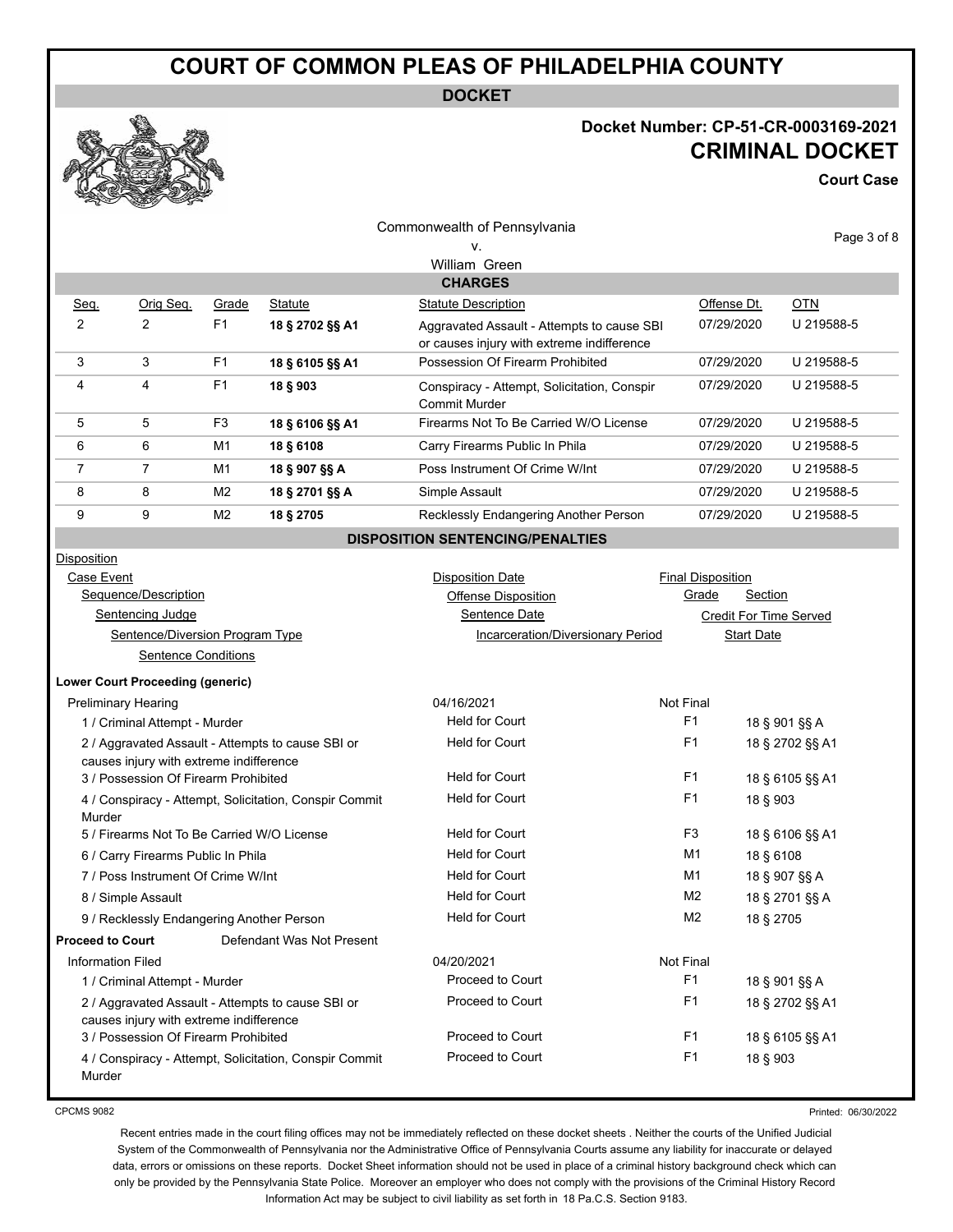**DOCKET**

# **Docket Number: CP-51-CR-0003169-2021 CRIMINAL DOCKET**

**Court Case**

Commonwealth of Pennsylvania

#### v.

Page 4 of 8

Printed: 06/30/2022

William Green **DISPOSITION SENTENCING/PENALTIES**

| Disposition                             |                                                        |                              |                                   |                          |                               |  |
|-----------------------------------------|--------------------------------------------------------|------------------------------|-----------------------------------|--------------------------|-------------------------------|--|
| Case Event                              |                                                        | <b>Disposition Date</b>      |                                   | <b>Final Disposition</b> |                               |  |
| Sequence/Description                    |                                                        | Offense Disposition          |                                   | Grade                    | Section                       |  |
| Sentencing Judge                        |                                                        | Sentence Date                |                                   |                          | <b>Credit For Time Served</b> |  |
|                                         | Sentence/Diversion Program Type                        |                              | Incarceration/Diversionary Period |                          | <b>Start Date</b>             |  |
|                                         | <b>Sentence Conditions</b>                             |                              |                                   |                          |                               |  |
|                                         | 5 / Firearms Not To Be Carried W/O License             | Proceed to Court             |                                   | F <sub>3</sub>           | 18 § 6106 §§ A1               |  |
| 6 / Carry Firearms Public In Phila      |                                                        | Proceed to Court             |                                   | M1                       | 18 § 6108                     |  |
| 7 / Poss Instrument Of Crime W/Int      |                                                        | Proceed to Court             |                                   | M1                       | 18 § 907 §§ A                 |  |
| 8 / Simple Assault                      |                                                        | Proceed to Court             |                                   | M <sub>2</sub>           | 18 § 2701 §§ A                |  |
|                                         | 9 / Recklessly Endangering Another Person              | Proceed to Court             |                                   | M <sub>2</sub>           | 18 § 2705                     |  |
| <b>Not Guilty</b>                       |                                                        |                              |                                   |                          |                               |  |
| <b>Jury Trial</b>                       |                                                        | 03/28/2022                   |                                   | <b>Final Disposition</b> |                               |  |
| 1 / Criminal Attempt - Murder           |                                                        | Not Guilty                   |                                   | F <sub>1</sub>           | 18 § 901 §§ A                 |  |
| causes injury with extreme indifference | 2 / Aggravated Assault - Attempts to cause SBI or      | Not Guilty                   |                                   | F <sub>1</sub>           | 18 § 2702 §§ A1               |  |
| 3 / Possession Of Firearm Prohibited    |                                                        | Not Guilty                   |                                   | F1                       | 18 § 6105 §§ A1               |  |
| Murder                                  | 4 / Conspiracy - Attempt, Solicitation, Conspir Commit | <b>Not Guilty</b>            |                                   | F <sub>1</sub>           | 18 § 903                      |  |
|                                         | 5 / Firearms Not To Be Carried W/O License             | <b>Not Guilty</b>            |                                   | F <sub>3</sub>           | 18 § 6106 §§ A1               |  |
| 6 / Carry Firearms Public In Phila      |                                                        | <b>Not Guilty</b>            |                                   | M1                       | 18 § 6108                     |  |
| 7 / Poss Instrument Of Crime W/Int      |                                                        | <b>Not Guilty</b>            |                                   | M1                       | 18 § 907 §§ A                 |  |
| 8 / Simple Assault                      |                                                        | Not Guilty                   |                                   | M <sub>2</sub>           | 18 § 2701 §§ A                |  |
|                                         | 9 / Recklessly Endangering Another Person              | <b>Not Guilty</b>            |                                   | M <sub>2</sub>           | 18 § 2705                     |  |
| <b>COMMONWEALTH INFORMATION</b>         |                                                        | <b>ATTORNEY INFORMATION</b>  |                                   |                          |                               |  |
| Name:                                   | Philadelphia County District Attorney's                | Name:                        | Gregory Joseph Pagano             |                          |                               |  |
| Office                                  |                                                        |                              | Private                           |                          |                               |  |
|                                         | Prosecutor                                             | Supreme Court No:            | 071730                            |                          |                               |  |
| Supreme Court No:                       |                                                        | Rep. Status:                 | Active                            |                          |                               |  |
| Phone Number(s):                        |                                                        | Phone Number(s):             |                                   |                          |                               |  |
| 215-686-8000                            | (Phone)                                                | 215-636-0160                 | (Phone)                           |                          |                               |  |
| Address:<br>3 South Penn Square         |                                                        | 215-636-0164                 | (Fax)                             |                          |                               |  |
| Philadelphia, PA 19107                  |                                                        | Address:                     |                                   |                          |                               |  |
|                                         |                                                        | 1315 Walnut St FI 12         | Philadelphia, PA 19107-4712       |                          |                               |  |
|                                         |                                                        |                              |                                   |                          |                               |  |
|                                         |                                                        | Representing: Green, William |                                   |                          |                               |  |
|                                         |                                                        | <b>ENTRIES</b>               |                                   |                          |                               |  |
| Sequence Number                         | CP Filed Date                                          | Document Date                | Filed By                          |                          |                               |  |
|                                         |                                                        |                              |                                   |                          |                               |  |

CPCMS 9082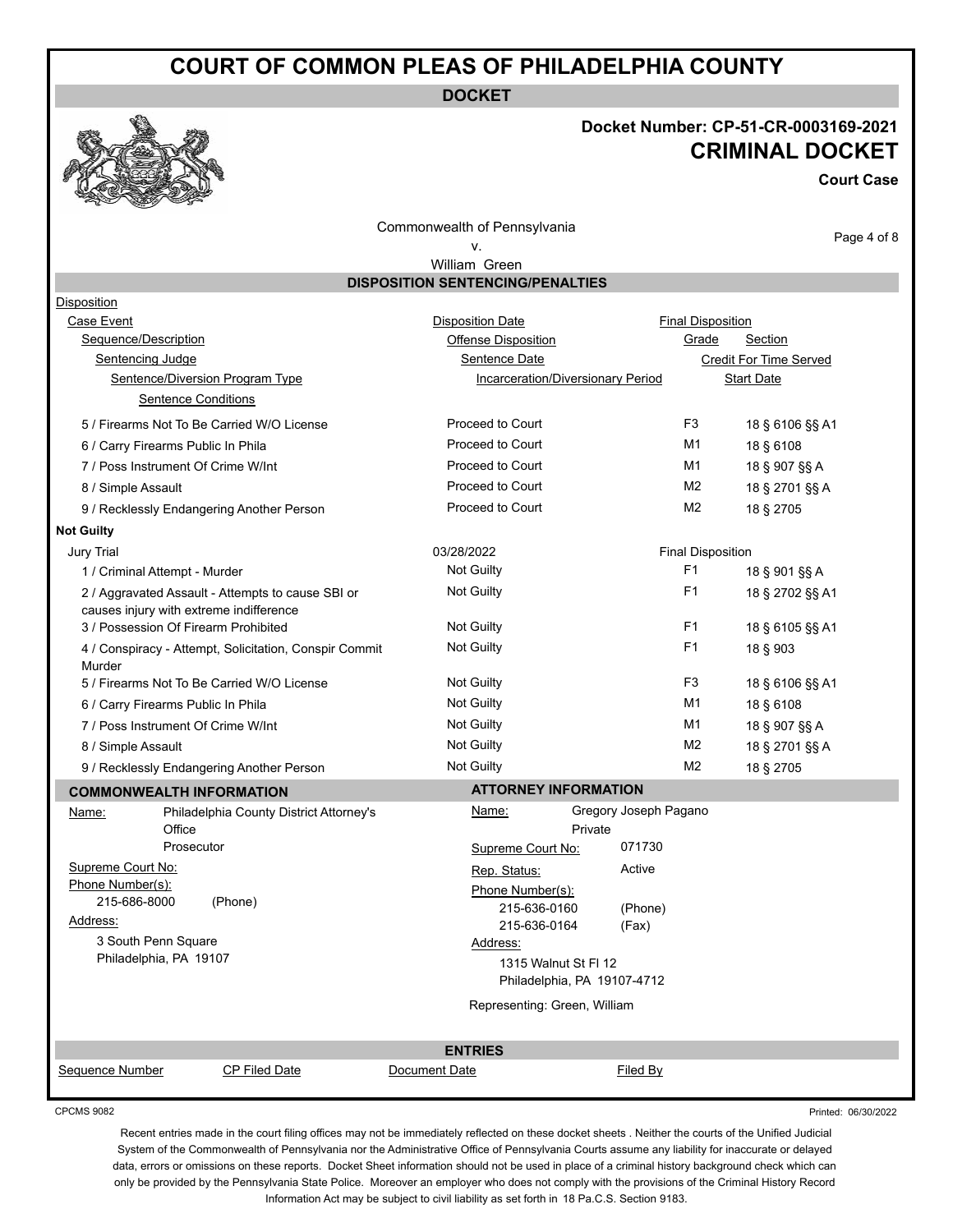| <b>COURT OF COMMON PLEAS OF PHILADELPHIA COUNTY</b> |                                                                           |                              |                                                                                     |  |  |  |
|-----------------------------------------------------|---------------------------------------------------------------------------|------------------------------|-------------------------------------------------------------------------------------|--|--|--|
|                                                     |                                                                           | <b>DOCKET</b>                |                                                                                     |  |  |  |
|                                                     |                                                                           |                              | Docket Number: CP-51-CR-0003169-2021<br><b>CRIMINAL DOCKET</b><br><b>Court Case</b> |  |  |  |
|                                                     |                                                                           | Commonwealth of Pennsylvania | Page 5 of 8                                                                         |  |  |  |
|                                                     |                                                                           | v.<br>William Green          |                                                                                     |  |  |  |
|                                                     |                                                                           | <b>ENTRIES</b>               |                                                                                     |  |  |  |
| Sequence Number                                     | <b>CP Filed Date</b>                                                      | Document Date                | Filed By                                                                            |  |  |  |
| $\mathbf{1}$                                        | 04/19/2021                                                                |                              | Court of Common Pleas -<br>Philadelphia County                                      |  |  |  |
| Held for Court                                      |                                                                           |                              |                                                                                     |  |  |  |
| 1<br><b>Information Filed</b>                       | 04/20/2021                                                                |                              | Krasner, Larry                                                                      |  |  |  |
| 1                                                   | 04/22/2021                                                                |                              | Pagano, Gregory Joseph                                                              |  |  |  |
| Entry of Appearance                                 |                                                                           |                              |                                                                                     |  |  |  |
| 4                                                   | 04/29/2021                                                                |                              | Court of Common Pleas -<br>Philadelphia County                                      |  |  |  |
| <b>Hearing Notice</b>                               |                                                                           |                              |                                                                                     |  |  |  |
| 1<br>Order Granting Motion for Continuance          | 05/28/2021                                                                |                              | Anhalt, Diana L.                                                                    |  |  |  |
| 1                                                   | 06/10/2021<br>Defense Request For Continuance Newly Retained or Appointed |                              | Anhalt, Diana L.                                                                    |  |  |  |
| 2                                                   | 07/08/2021                                                                |                              | Court of Common Pleas -<br>Philadelphia County                                      |  |  |  |
| <b>Hearing Notice</b>                               |                                                                           |                              |                                                                                     |  |  |  |
| 5                                                   | 07/08/2021                                                                |                              | Court of Common Pleas -<br>Philadelphia County                                      |  |  |  |
| <b>Hearing Notice</b>                               |                                                                           |                              |                                                                                     |  |  |  |
| 7                                                   | 07/08/2021                                                                |                              | Court of Common Pleas -<br>Philadelphia County                                      |  |  |  |
| <b>Hearing Notice</b>                               |                                                                           |                              |                                                                                     |  |  |  |
| 8<br>Scheduling Conference Held                     | 07/08/2021                                                                |                              | Anhalt, Diana L.                                                                    |  |  |  |
| Motion to Quash                                     | 08/05/2021                                                                |                              | Pagano, Gregory Joseph                                                              |  |  |  |
| 1<br><b>Status Listing</b>                          | 08/12/2021                                                                |                              | Anhalt, Diana L.                                                                    |  |  |  |

CPCMS 9082

Recent entries made in the court filing offices may not be immediately reflected on these docket sheets . Neither the courts of the Unified Judicial System of the Commonwealth of Pennsylvania nor the Administrative Office of Pennsylvania Courts assume any liability for inaccurate or delayed data, errors or omissions on these reports. Docket Sheet information should not be used in place of a criminal history background check which can only be provided by the Pennsylvania State Police. Moreover an employer who does not comply with the provisions of the Criminal History Record Information Act may be subject to civil liability as set forth in 18 Pa.C.S. Section 9183.

Printed: 06/30/2022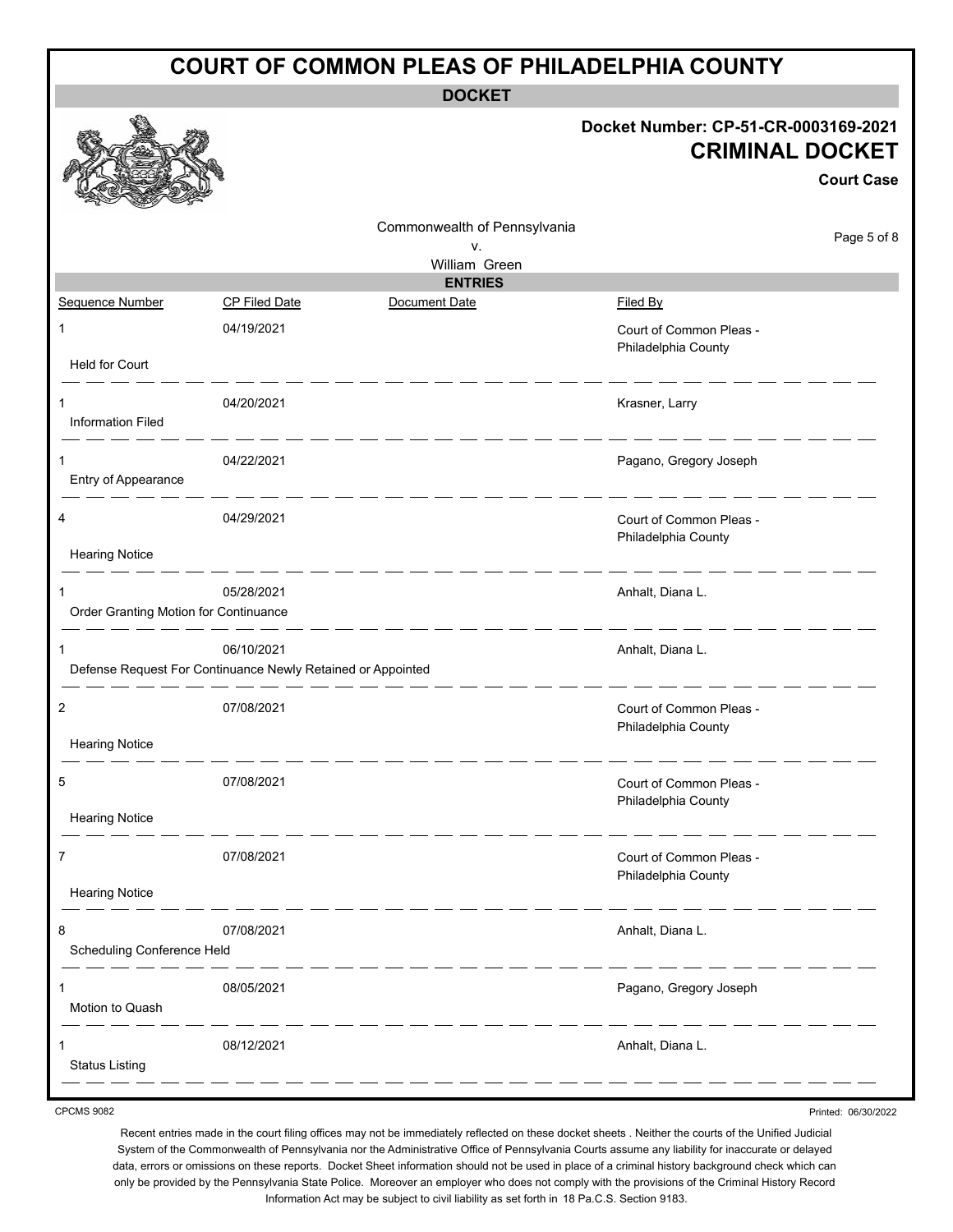| <b>COURT OF COMMON PLEAS OF PHILADELPHIA COUNTY</b> |                                                      |                                                                                     |  |  |  |  |
|-----------------------------------------------------|------------------------------------------------------|-------------------------------------------------------------------------------------|--|--|--|--|
|                                                     | <b>DOCKET</b>                                        |                                                                                     |  |  |  |  |
|                                                     |                                                      | Docket Number: CP-51-CR-0003169-2021<br><b>CRIMINAL DOCKET</b><br><b>Court Case</b> |  |  |  |  |
|                                                     | Commonwealth of Pennsylvania                         | Page 6 of 8                                                                         |  |  |  |  |
|                                                     | v.<br>William Green                                  |                                                                                     |  |  |  |  |
|                                                     | <b>ENTRIES</b>                                       |                                                                                     |  |  |  |  |
| Sequence Number                                     | <b>CP Filed Date</b><br>Document Date                | Filed By                                                                            |  |  |  |  |
| 3                                                   | 08/12/2021                                           | Court of Common Pleas -<br>Philadelphia County                                      |  |  |  |  |
| <b>Hearing Notice</b>                               |                                                      |                                                                                     |  |  |  |  |
| 3<br><b>Hearing Notice</b>                          | 09/30/2021                                           | Court of Common Pleas -<br>Philadelphia County                                      |  |  |  |  |
| 4<br>Order Granting Motion for Continuance          | 09/30/2021                                           | Anhalt, Diana L.                                                                    |  |  |  |  |
|                                                     |                                                      |                                                                                     |  |  |  |  |
| 3<br><b>Hearing Notice</b>                          | 10/06/2021                                           | Court of Common Pleas -<br>Philadelphia County                                      |  |  |  |  |
|                                                     |                                                      |                                                                                     |  |  |  |  |
| 1<br>Case Listed in Error                           | 10/07/2021                                           | Anhalt, Diana L.                                                                    |  |  |  |  |
| 3<br><b>Hearing Notice</b>                          | 10/21/2021                                           | Court of Common Pleas -<br>Philadelphia County                                      |  |  |  |  |
|                                                     |                                                      |                                                                                     |  |  |  |  |
| Order Granting Motion for Continuance               | 10/21/2021                                           | Anhalt, Diana L.                                                                    |  |  |  |  |
| 3                                                   | 10/29/2021                                           | Anhalt, Diana L.                                                                    |  |  |  |  |
| Pagano, Gregory Joseph                              | Defense Request For Continuance Attorney Unavailable |                                                                                     |  |  |  |  |
| 10/29/2021                                          | Oral Service in Court                                |                                                                                     |  |  |  |  |
| Philadelphia County District Attorney's<br>Office   |                                                      |                                                                                     |  |  |  |  |
| 10/29/2021                                          | Oral Service in Court                                |                                                                                     |  |  |  |  |
| 1<br>Order Denying Motion to Quash                  | 11/02/2021                                           | Anhalt, Diana L.                                                                    |  |  |  |  |
| $\overline{c}$<br>Order Entering an Exhibit         | 11/02/2021                                           | Anhalt, Diana L.                                                                    |  |  |  |  |
|                                                     |                                                      |                                                                                     |  |  |  |  |

CPCMS 9082

Recent entries made in the court filing offices may not be immediately reflected on these docket sheets . Neither the courts of the Unified Judicial System of the Commonwealth of Pennsylvania nor the Administrative Office of Pennsylvania Courts assume any liability for inaccurate or delayed data, errors or omissions on these reports. Docket Sheet information should not be used in place of a criminal history background check which can only be provided by the Pennsylvania State Police. Moreover an employer who does not comply with the provisions of the Criminal History Record Information Act may be subject to civil liability as set forth in 18 Pa.C.S. Section 9183.

Printed: 06/30/2022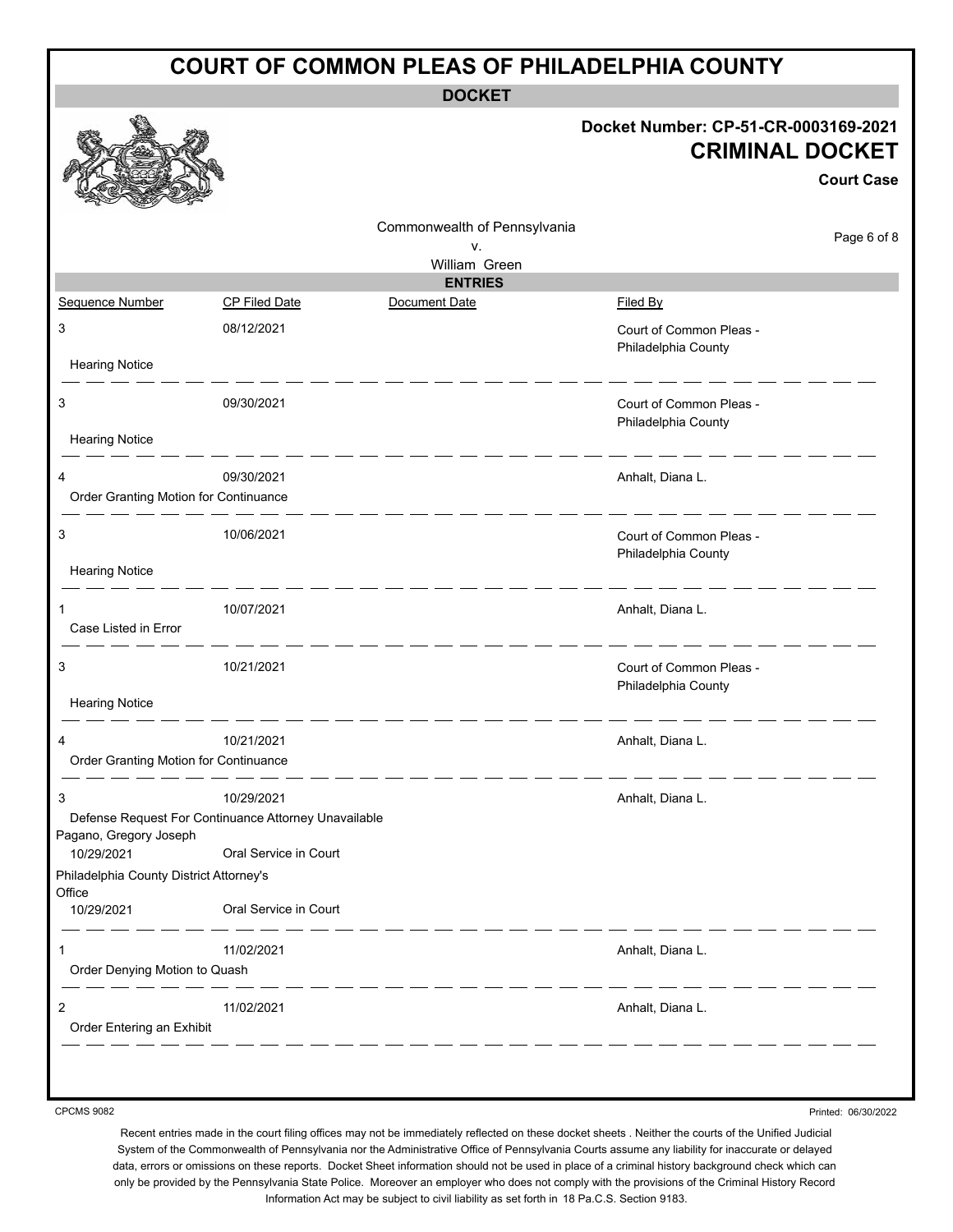| <b>COURT OF COMMON PLEAS OF PHILADELPHIA COUNTY</b>                     |                       |                              |                                                                                     |  |  |  |
|-------------------------------------------------------------------------|-----------------------|------------------------------|-------------------------------------------------------------------------------------|--|--|--|
|                                                                         |                       | <b>DOCKET</b>                |                                                                                     |  |  |  |
|                                                                         |                       |                              | Docket Number: CP-51-CR-0003169-2021<br><b>CRIMINAL DOCKET</b><br><b>Court Case</b> |  |  |  |
|                                                                         |                       | Commonwealth of Pennsylvania | Page 7 of 8                                                                         |  |  |  |
|                                                                         |                       | v.<br>William Green          |                                                                                     |  |  |  |
|                                                                         |                       | <b>ENTRIES</b>               |                                                                                     |  |  |  |
| Sequence Number                                                         | <b>CP Filed Date</b>  | Document Date                | Filed By                                                                            |  |  |  |
| $\overline{2}$<br><b>Hearing Notice</b>                                 | 12/15/2021            |                              | Court of Common Pleas -<br>Philadelphia County                                      |  |  |  |
|                                                                         |                       |                              |                                                                                     |  |  |  |
| 4                                                                       | 12/15/2021            |                              | Court of Common Pleas -<br>Philadelphia County                                      |  |  |  |
| <b>Hearing Notice</b>                                                   |                       |                              |                                                                                     |  |  |  |
| 1<br>Trial Date to Remain                                               | 03/17/2022            |                              | Anhalt, Diana L.                                                                    |  |  |  |
|                                                                         |                       |                              |                                                                                     |  |  |  |
| 1<br>Waiver of Jury Trial                                               | 03/28/2022            |                              | Anhalt, Diana L.                                                                    |  |  |  |
| 2                                                                       | 03/28/2022            |                              | Anhalt, Diana L.                                                                    |  |  |  |
| Not Guilty<br>Green, William<br>03/28/2022                              | Oral Service in Court |                              |                                                                                     |  |  |  |
| Pagano, Gregory Joseph                                                  | Oral Service in Court |                              |                                                                                     |  |  |  |
| 03/28/2022<br>Philadelphia County District Attorney's                   |                       |                              |                                                                                     |  |  |  |
| Office<br>03/28/2022                                                    |                       |                              |                                                                                     |  |  |  |
|                                                                         | Oral Service in Court |                              |                                                                                     |  |  |  |
| 3                                                                       | 03/28/2022            |                              | Court of Common Pleas -<br>Philadelphia County                                      |  |  |  |
| Order -- Trial Disposition                                              |                       |                              |                                                                                     |  |  |  |
| 4                                                                       | 03/28/2022            |                              | Court of Common Pleas -<br>Philadelphia County                                      |  |  |  |
| Release of Prisoner<br>Philadelphia Department of Prisons<br>03/28/2022 |                       |                              |                                                                                     |  |  |  |
|                                                                         |                       |                              |                                                                                     |  |  |  |

CPCMS 9082

Printed: 06/30/2022